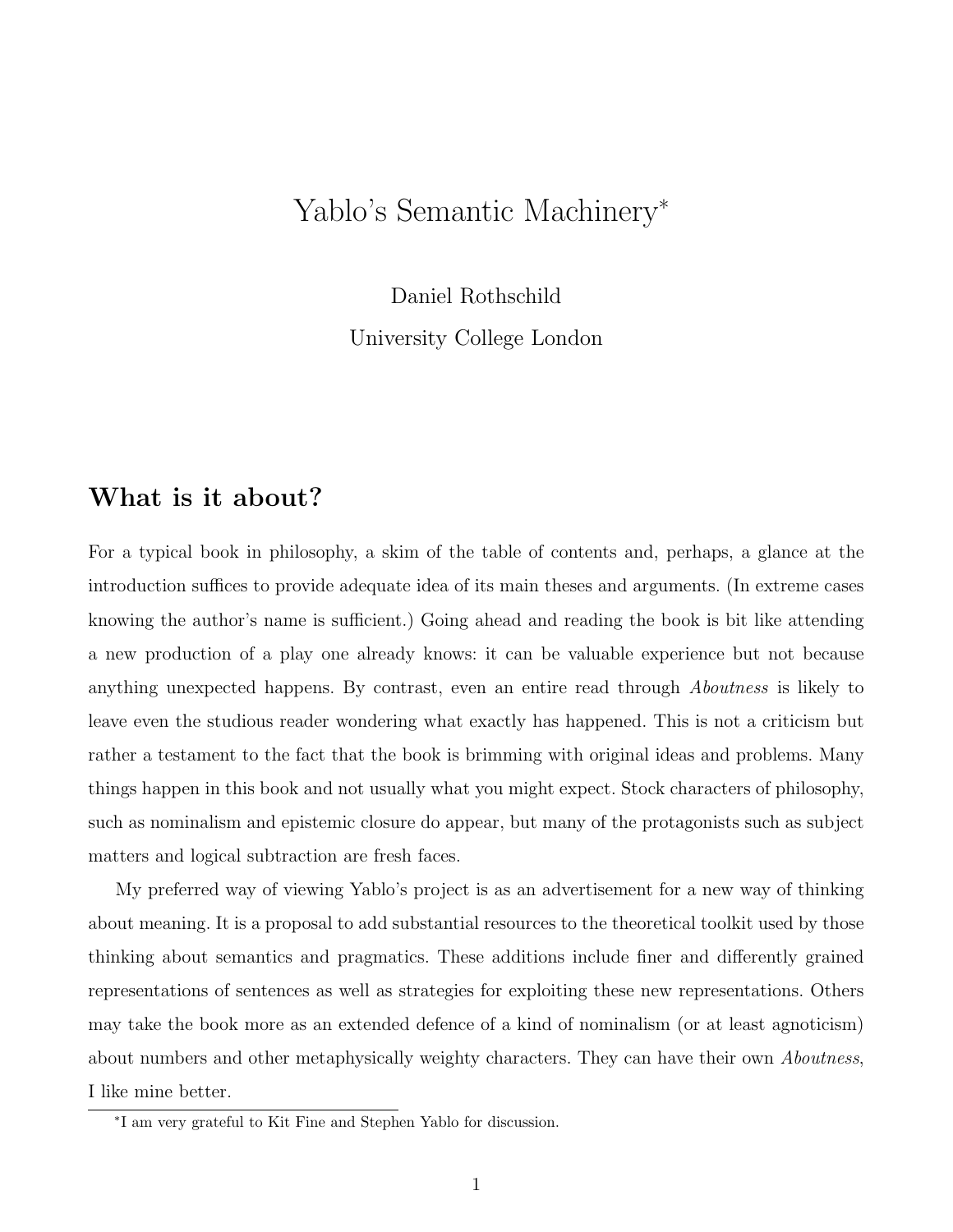It is worthwhile recalling the contents of the usual toolkit—what the post-Quinean semanticist/philosopher of language brings to the table—in order to see why Yablo's additions are truly novel. Sentences express meanings. Meanings are propositions. Propositions are some kind of object like a set of possible worlds or structured entities of the more Russellian sort. Entailment is the primary semantic relation. In standard theories, then, when we want to explain what a sentence can do for us, we talk about the proposition it expresses and what that entails. In extreme cases we also make reference to conventional implicatures or the like to cover aspects of meaning not strictly included in propositional content.<sup>[1](#page-1-0)</sup>

Yablo proposes that we should not just take sentences to express propositions but also to understand them as having *subject matters*. The subject matter of a sentence may be determined by the proposition it expresses, but not in any way that the standard framework can capture. Yablo argues that subject matters can help us make progress on some notoriously tricky topics such as, partial truth, relevant entailment, and explanation. While subject matters cannot be constructed out of the standard notions, Yablo does not take them as primitive but rather constructs them out of the ways in which sentences can be true or false, truthmakers and falsemakers. Talk of subject matters can be reduced to talk about truthmakers, but talk about truthmakers does not reduce to talk about standard propositions (or to talk about subject matters): so truthmakers are the main new primitive employed by Yablo.

Let's start with what they are, these truthmakers and falsemakers. The first thing to note is despite the name they have little to do with standard use of the term 'truthmaker' in metaphysics. Yablo's truth and falsemakers are closer in spirit to the atoms of Wittgenstein's logical atomism than, to anything in the literature on the metaphysics of truthmaking. In particular, truthmakers in Yablo's ontology—are just propositions themselves.

The simplest model of the view, explored in Yablo's online appendix, is the one from propo-sitional logic.<sup>[2](#page-1-1)</sup> On this model we think of conjunctions of literals (atomic statements and their negations) as the potential truth and falsemakers of sentences. As an example the sentence  $A \vee B$ has as truthmakers A or B and, as its falsemaker, the conjunction  $\neg A\&\neg B$ . So, for example, the sentence 'either this dessert is unhealthy or this dessert is tasteless' can have as a truthmaker the

<span id="page-1-0"></span><sup>1</sup>Some, like me, even talk about discourse referents, context change potentials, and so on, but these innovations are largely orthogonal to Yablo's.

<span id="page-1-1"></span><sup>2</sup>The appendix, incidentally is not in the book, but at [http://www.mit.edu/~yablo/home/Papers\\_files/](http://www.mit.edu/~yablo/home/Papers_files/aboutness%20theory.pdf) [aboutness%20theory.pdf](http://www.mit.edu/~yablo/home/Papers_files/aboutness%20theory.pdf).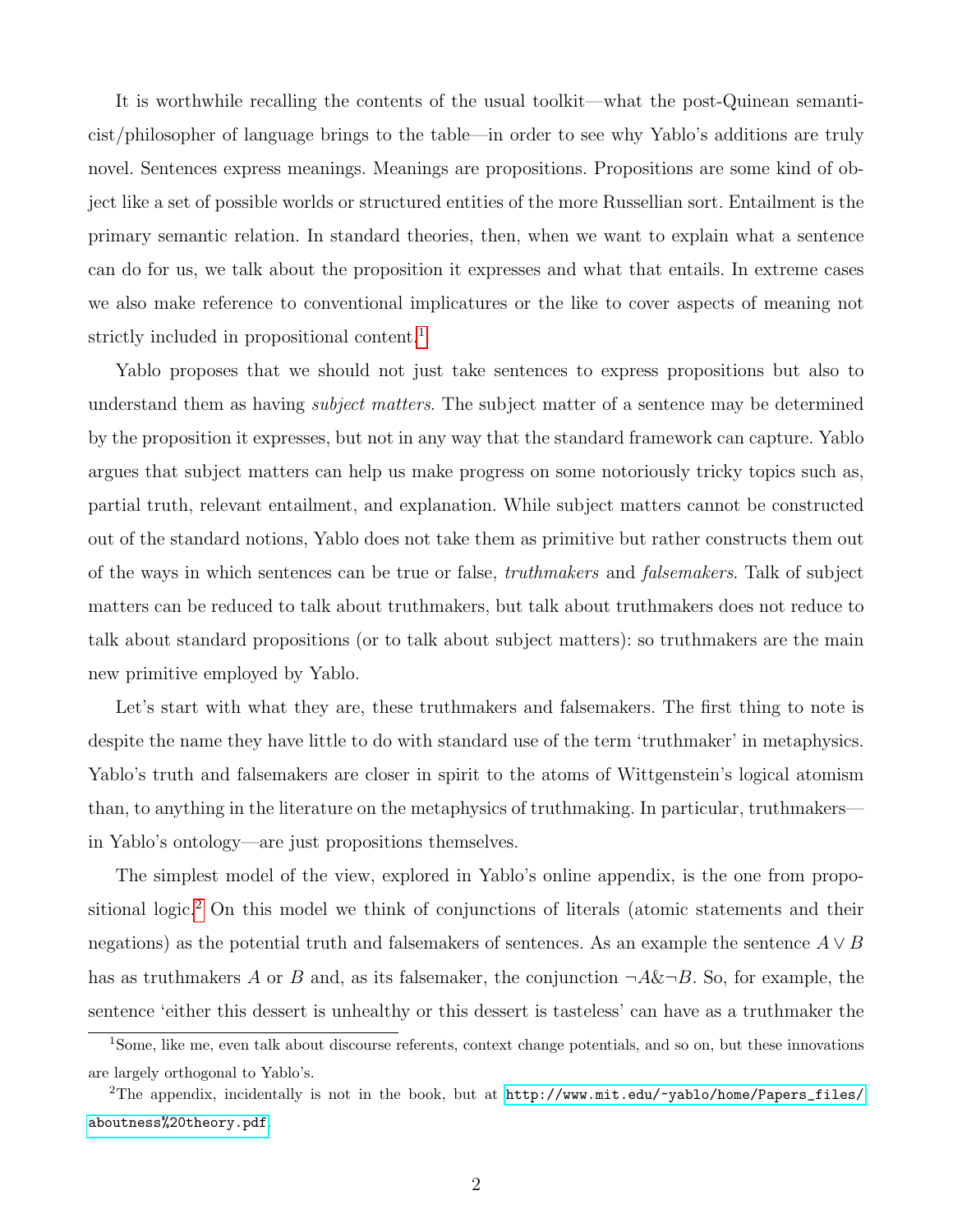proposition that the dessert is unhealthy or the proposition that the desert is tasteless. However, the disjunctive proposition the sentence expresses is not its own truthmaker: it's too disjunctive for that.

Note that sentences can 'have' truthmakers in very different senses. As I said  $A \vee B$  has as truthmakers A and B. However, its truthmakers in a given world depends on which of these propositions are true. So, in any one world it can have either one, two or no truthmakers. In a world in which it is neither true nor false the sentence has as its falsemaker the conjunction of  $\neg A$  and  $\neg B$ . Truthmakers are always conjunctive in form rather than disjunctive. So  $A\&B$  has a single conjunctive truthmaker (itself) while two possible falsemakers  $\neg A$  and  $\neg B$ .

What is crucial to note is that on this toy model what truth and falsemakers there are depends on what the atomic formula are in the language. The atomic formula determine which complex sentences are sufficiently conjunctive in form to serve as truth or falsemakers. In languages with atomic propositions like 'the table is grue' there will be truthmakers that don't exist in (more natural) languages where such a sentence can only be expressed disjunctively.

Truthmakers, thus, imports a notion of naturalness into semantics not found in the standard possible worlds framework. If you take possible worlds as the main semantic primitive and take semantics to be a mapping from sentences to possible worlds, you thereby lose any distinction between underlying disjunctive or conjunctive forms. The set of worlds where this chair is grue doesn't look (formally) much different from the set of worlds in which it is blue: they are both just sets. However their disjunctive normal form in a sufficiently natural language (one without 'grue') does look different: one is more disjunctive than the other.<sup>[3](#page-2-0)</sup>

It is not actually fair to think of Yablo's proposed addition to our toolbox as taking the form of a privileged language with its atomic primitives. First, he specifically eschews this way of speaking, treating truthmakers as propositions and not identifying them with parts of the language. (So even if we add 'grue' to our language after taking too many philosophy classes, we do not thereby call into being a gruesome truthmaker.) Second, while in propositional logic it is natural to treat truthmakers as conjunctions of literals, it is not entirely clear how this extends to natural language.

How do truthmakers and falsemakers relate to the titular notion of aboutness or subject-matter? Following [Lewis](#page-11-0) [\[1988\]](#page-11-0), we can think of subject-matter as a relation across possible worlds.<sup>[4](#page-2-1)</sup> Two

<span id="page-2-0"></span><sup>&</sup>lt;sup>3</sup>[Fine](#page-11-1) [\[forthcoming,](#page-11-1) [2015a,](#page-10-0)[b\]](#page-11-2), who independently explores much of the same territory as *Aboutness*, proposes to eliminate the notion of a possible world and rather take truthmakers as primitive.

<span id="page-2-1"></span><sup>4</sup>For Lewis it was an equivalence relation, Yablo gives convincing arguments why this is too restrictive a structure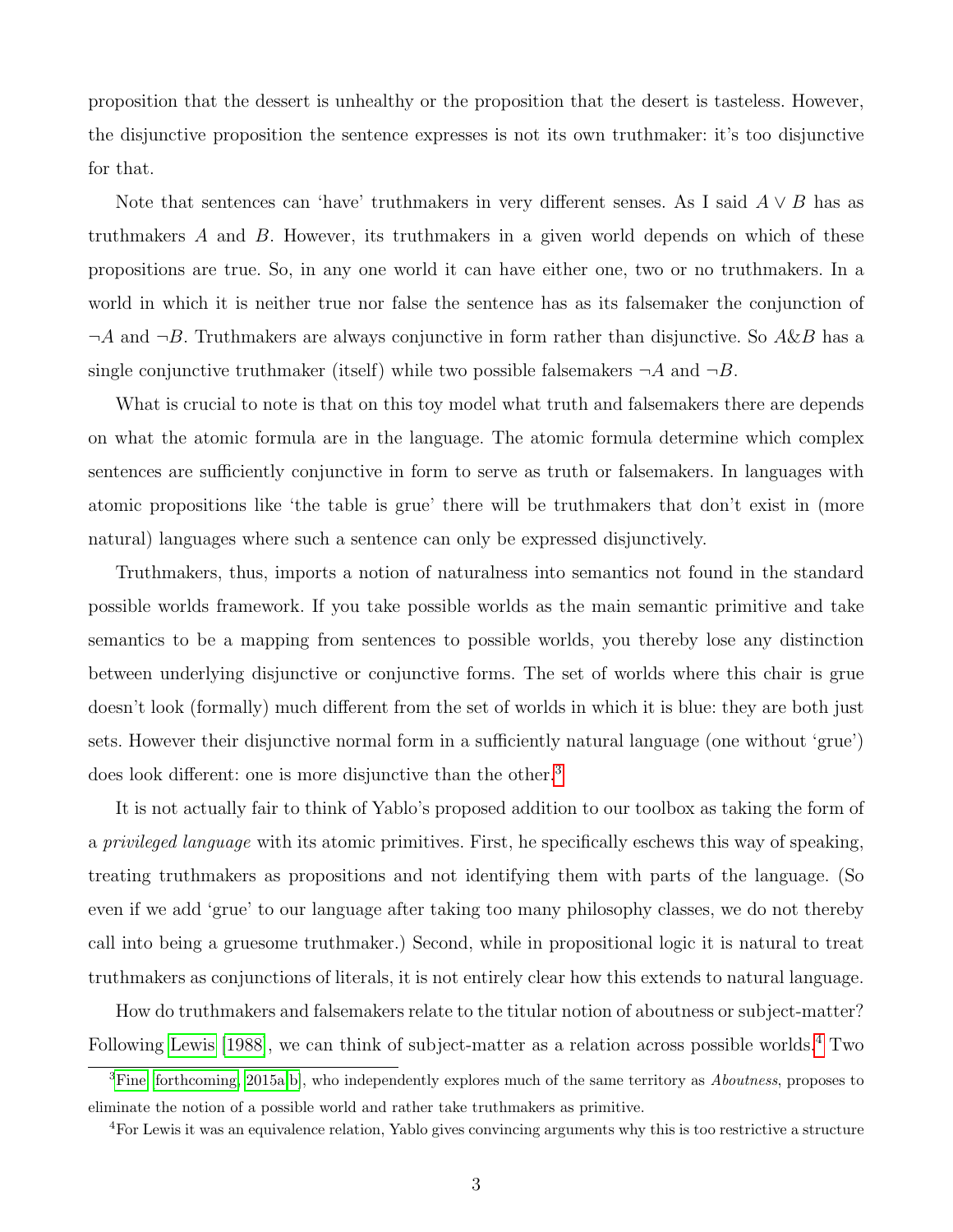worlds are related to each other if they are the same with respect to their subject matter. Suppose a sentence is associated with its set of truthmakers. Its subject matter relation can now be defined by reference to these truthmakers. We can do this, for instance, by saying that for a sentence  $S$ , its subject matter is the relation m such that the  $wmw'$  if and only if there is a truthmaker of S that is true in both  $w$  and  $w'$ .

### Subject Matters in Linguistics

For those conversant with recent work in linguistics on semantics and pragmatics, Yablo's notion of subject matter will seem both strange and familiar. It is familiar in that the notion of a subject matter or topic is one frequently appealed to in linguistic semantics. While David Lewis's paper on subject-matter has not been greatly influential in philosophy of language, there is a prominent tradition of work on the semantics and pragmatics of questions and focus that employs very similar sounding and looking notions [e.g., [Hamblin, 1958,](#page-11-3) [1973,](#page-11-4) [Karttunen, 1977,](#page-11-5) [Groenendijk and](#page-11-6) [Stokhof, 1984,](#page-11-6) [Rooth, 1985\]](#page-11-7). In this literature the semantic value of certain sentences, questions, are identified with objects similar in form to Lewis's or Yablo's subject matters. So the question 'Who came to the park?' is associated (by some theorists) with an equivalence relation that relates worlds only where exactly the same people came to the park. Such equivalence relations can also be taken to be a topic or subject matter of a discourse in this tradition, which I'll call the L(inguistic) S(semantic) notion of subject matter.

A striking difference, however, between Yablo's notion of subject matter and LS conception is that they pertain to different objects. An LS subject matter is the semantic value of an interrogative sentence. It can also apply to discourses generally which are taken to have subject matters either explicitly or implicitly set by the questions they are addressed towards [e.g. [Roberts, 1996\]](#page-11-8).

For Yablo, on the other hand, any *declarative* sentence possesses its own subject matter, and not the same one as that of the simple question of whether it is true or false (what I'd call the trivial subject matter of a sentence). No linguistic accounts of subject matter define the subject matter of a sentences in a non-trivial way, nor do semantic theories generally provide the theoretical resources to do so (i.e. by defining something akin to truthmakers and falsemakers). Rather the typical picture is that the subject matter of a sentence is given by the context and the sentence is

for his purposes.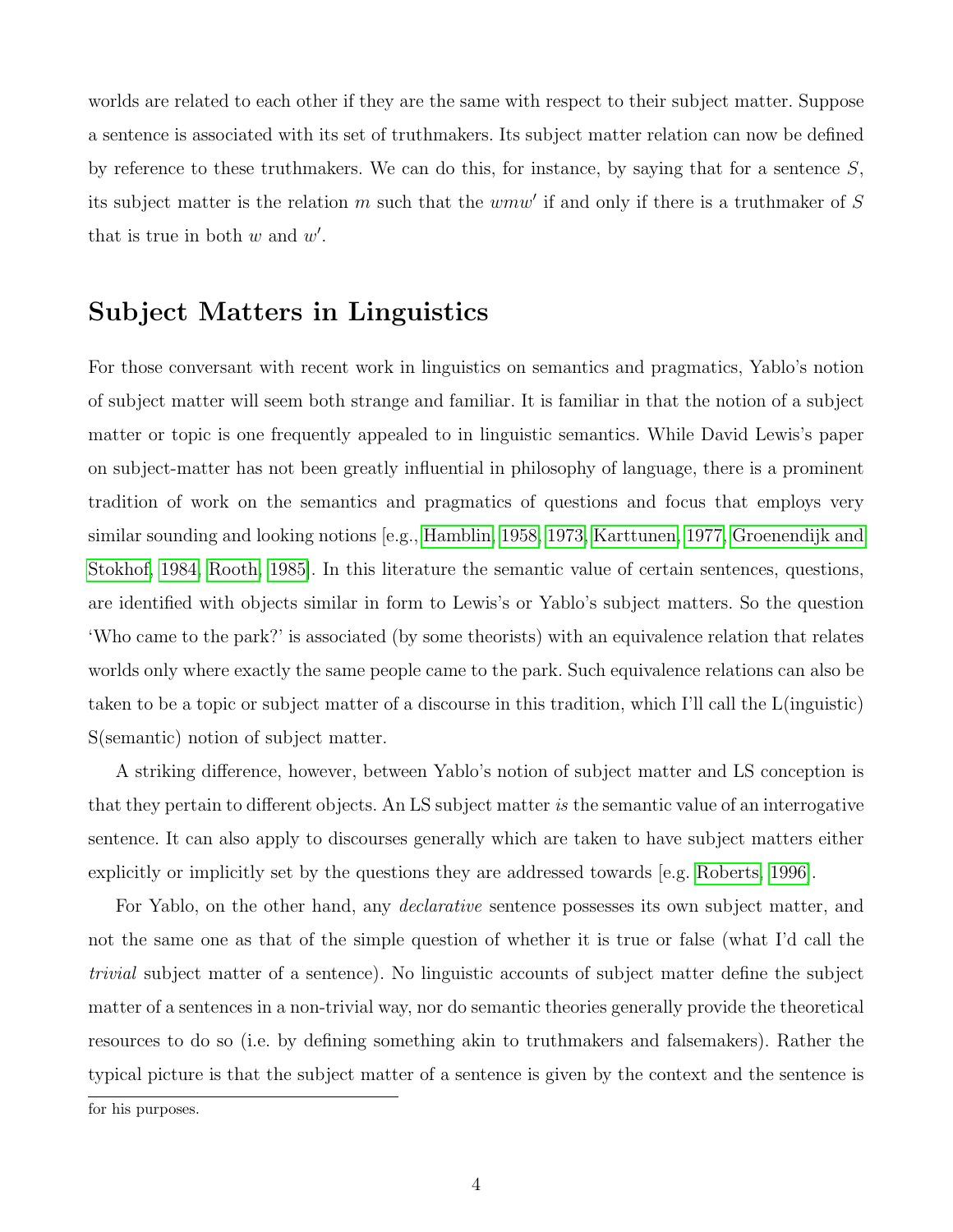interpreted in light of this given subject matter.<sup>[5](#page-4-0)</sup>

The existence of two notions of subject matter, the LS one and Yablo's poses a bit of a problem. It is relatively easy to see why we have the LS notion. It plays an important role in explaining the semantics of embedded questions, the interpretation of question answers, and the way focal stress is used, among other things. But why do we also need Yablo's notion? And what relation does his notion play to the LS notion?

In the rest of this note I will mostly be concerned with discussing the independent need for the kind of apparatus Yablo gives. I will start doing this by giving a potential application of truthmakers and falsemakers that is not to be found in his book.

#### An Application: Presupposition triggers

I hope now you have at least a vague notion of the main new tool Yablo is putting forward in his book. Sentences, according to Yablo, can be true (or false) in different ways. Ways of being true or false correspond to truthmakers, which are themselves propositions, and the set of ways of being true or false determine (somehow) the subject matter. Since this is a much richer object than we typically use in semantic analysis we need to see what work it can do to earn its keep.

In this section, I will try to show how this way of thinking may help us thinking about what presupposition are. Factive verbs like 'know' or 'realize' show presuppositional behaviour. A person saying either 'He knows Lucinda is tall' or 'He doesn't know Lucinda is tall' or asking 'Does he know Lucinda is tall' would generally take for granted that Lucinda is tall. This is one of the indications that a sentence of the form 'x knows that p' presupposes p. It is an interesting question why such presuppositional expressions exist at all. In particular why should an assertion of a sentence and of its negation both seem to take for granted the same proposition? Almost everyone accepts that  $x$  knows that p' entails p, so the more pressing half of this question is why an assertion of its negation tends to indicate that the speaker believes p.

One explanation, of course, is that 'x knows that  $p'$  semantically presupposes p, that is, it is neither true nor false if  $p$  is false. Intuitively this seems wrong: after all, if JFK wasn't shot

<span id="page-4-0"></span><sup>5</sup>The closest thing to a Yablovian subject matter for a single sentence is its focus value [see, e.g., [Rooth, 1985\]](#page-11-7). So, for example, the sentence 'LUCINDA ate the cheese' has a focus value equivalent to the question 'Who ate the cheese?' Comparing focus values with Yablo's subject matters would take us too far afield, but suffice it to say that neither reduces to the other though there are some overlaps.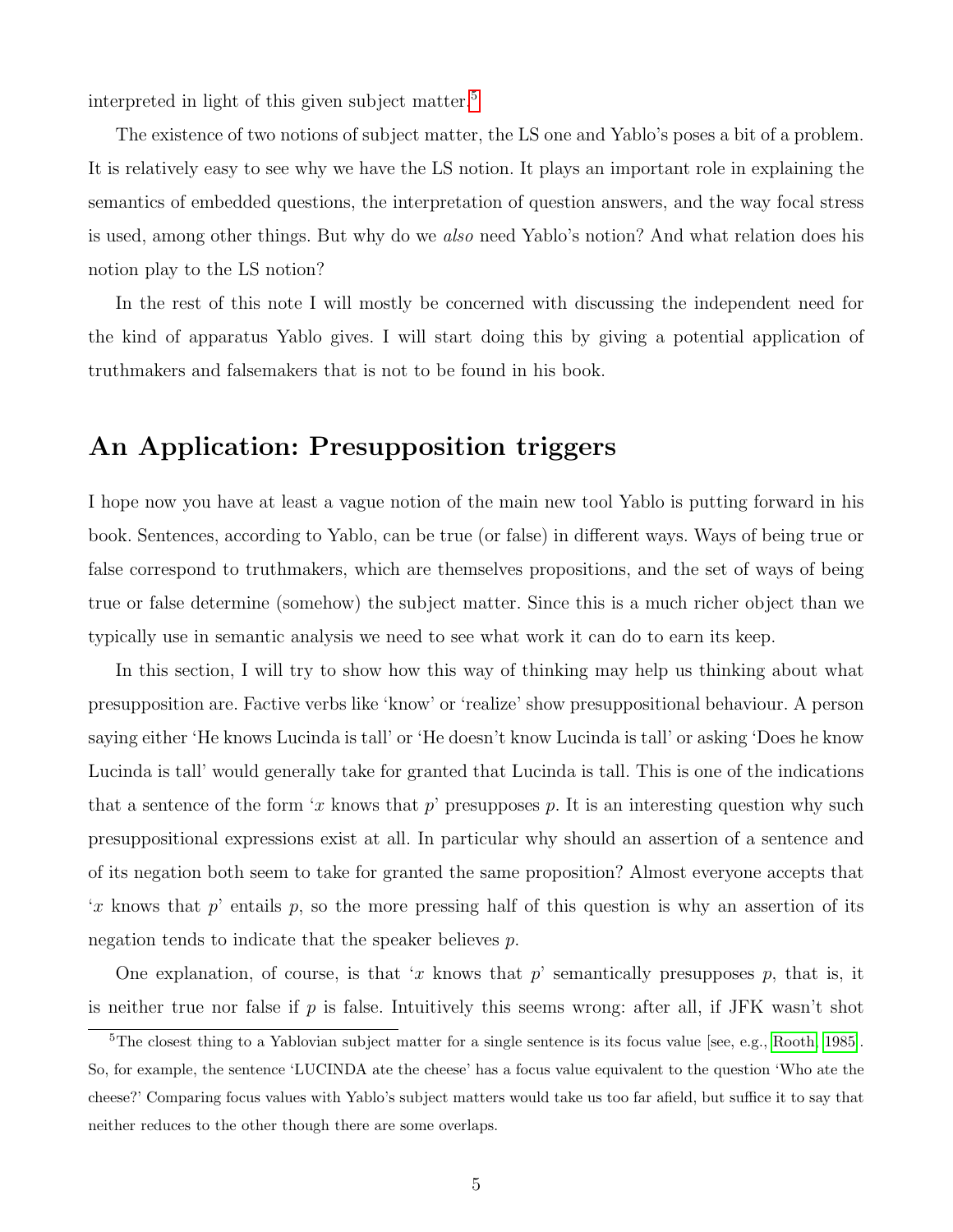by Oswald, than it's simply false that Warren knew that Oswald shot Kennedy. This isn't a knockdown argument: after all, trivalence is a theoretical posit and one needs to specify how exactly our judgments about truth and falsity connect to it. In any case, all else equal, it would be desirable to explain the behaviour of factive verbs such as 'know' without positing a trivalent semantics for it.<sup>[6](#page-5-0)</sup>

In the literature on presuppositions there is a recurring form of strategy for explaining why presuppositions exist in a bivalent framework [\[Stalnaker, 1974,](#page-12-0) [Wilson, 1975,](#page-12-1) [Grice, 1981,](#page-11-9) [Schlenker,](#page-11-10) 2006. I'll sketch one crude version of this: The first step is to say that 'John knows that  $p'$  requires at least two different things to obtain in order to be true: one that  $p$  is true the other that John bear an appropriate epistemic relation to p. We then try to explain the presuppositional behaviour of 'John knows that  $p$ ' on the basis of it having this divisible content.<sup>[7](#page-5-1)</sup> The next step is to observe that in denying that 'x knows that p' you could be doing one of (at least) two things: a) denying that p is true at all, or b) admitting that p is true but denying that x bears the right epistemic relationship to p. The third step, is to claim that it is a violation of some pragmatic principle to leave it ambiguous whether you are doing a) or b). (Usually this is something like the maxim of manner: if you wanted to leave it open which of these things you were doing, you should have used a form that more clearly articulated these two possible interpretations.) The last step is to claim that since a) could have been expressed more simply (by denying  $p$ ), the only clear interpretation is b). $8$ 

This is only the barest sketch of an account of why factive verbs give rise to presuppositions, and one that is open to numerous objections. I bring it up only to note that it crucially relies upon a notion of the different possible ways in a sentence can be true. On this story, the sentence 'x doesn't know that  $p'$  can be made true by either p's falsity or by x not bearing the right epistemic

<span id="page-5-0"></span><sup>&</sup>lt;sup>6</sup>In my view this is not because trivalence itself is suspect, but rather because it might be difficult to use trivalence too much in explaining different linguistic phenomena. It turns out that many uses of trivalence found in the literature are mutually incompatible [\[Soames, 1989,](#page-11-11) [Rothschild, 2014,](#page-11-12) [Spector, 2015,](#page-11-13) Križ, 2015].

<span id="page-5-1"></span><sup>7</sup>Of course, the divisibility of the content is itself a matter of considerable debate in epistemology. However, at the least, we can all accept that the factive entailment (that  $p$  is true) can be true without John bearing any epistemic relation to p. Any further division would be rejected by those who follow [Williamson](#page-12-2)  $[2000]$  in thinking that knowledge is unanalysable.

<span id="page-5-2"></span><sup>8</sup>This strategy can be generalized beyond 'know': the king of France is bald' both asserts the existence of a king of France and says that he is bald, 'John stopped smoking' both says that John used to smoke and that he doesn't now. . . .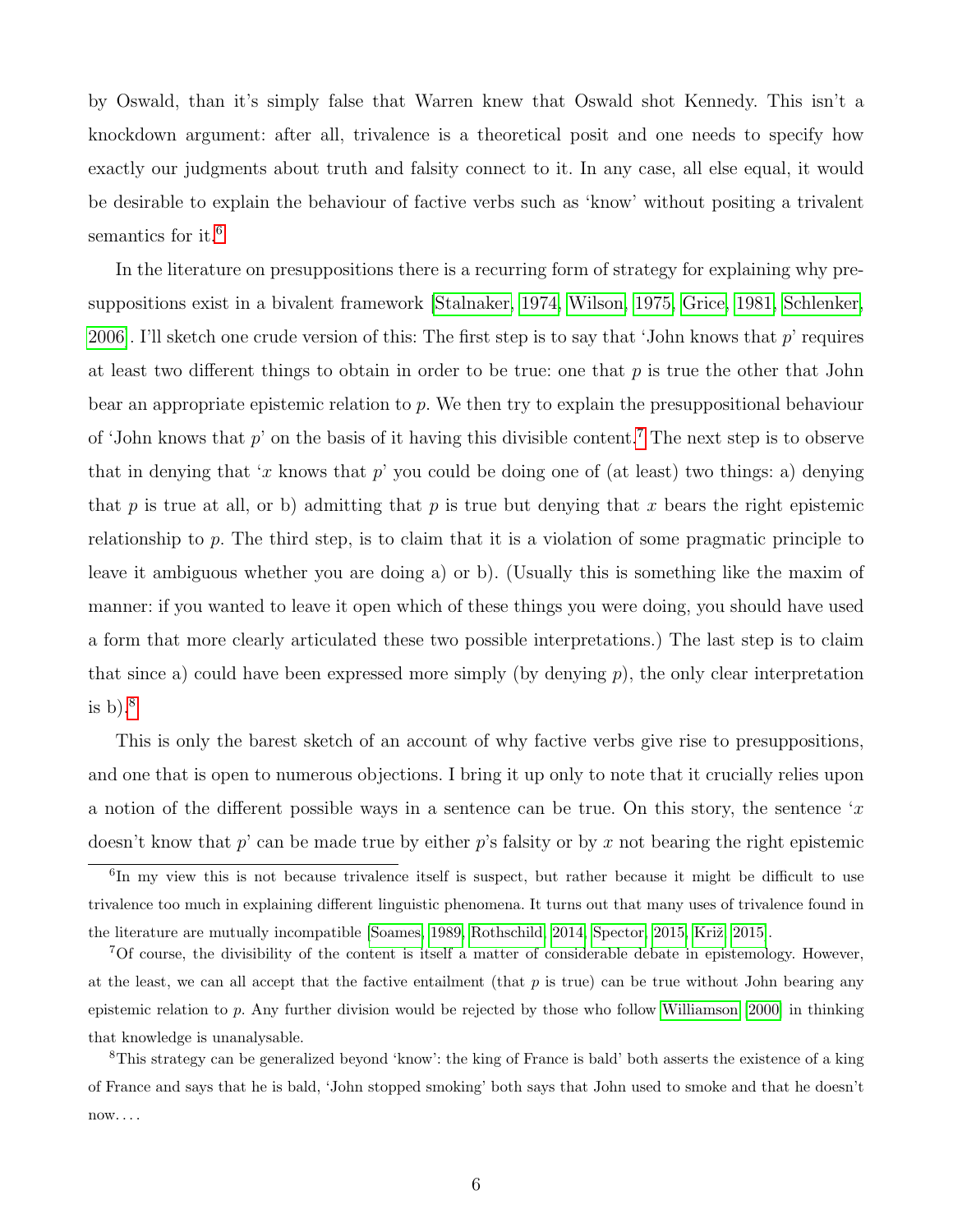relationship to p. However, such factoring of a sentence into its different component parts is not something that our standard semantic provides for. For truth-conditions alone do not provide a unique disjunction of conditions which make the sentence true: in the possible worlds framework the set of worlds in which a sentence is false can be divided into as many different partitions as you like.<sup>[9](#page-6-0)</sup> One needs to have a robust notion of the 'natural' ways in which a sentence can be true or false in order to tell a story like this. The apparatus of truth and falsemakers provide such natural divisions for us. LS subject matters do not make such distinctions, so Yablo's apparatus does some very different work from them.

In particular, something like truthmakers would seem to be useful in solving what is called the *triggering problem* in the literature on presupposition [see, e.g., [Abusch, 2010,](#page-10-1) [Abrusan, 2011\]](#page-10-2). This is the problem of explaining *which* terms give rise to presuppositions across languages. If this is not a brute fact, it must be explained in terms of the kinds of meanings they are trying to convey. A natural thought—one guiding the reasoning above—is that expressions that try to convey conjunctive meanings naturally presuppose one of their conjuncts. 'x knows that  $p'$  presupposes that p, 'x stopped smoking', presupposes that x used to smoke. The idea of conjunctive meanings, however, is trivial without a canonical way of diving meanings up: any sentence can be formulated as the conjunction of two other sentences. The resource of truthmakers, however, provide canonical ways of dividing meanings which can be leveraged to formulate a non-trivial notion of conjunctive meaning. Thus, they provide the kind of resource, which, in principle, could solve the triggering problem.

I say, in principle, because I do not know how to provide a solution to the triggering problem using truthmakers. I can only point in the direction the kind account I gave above suggests. If a sentence is conjunctive if it can be false in different ways—different of its conjuncts can fail. So 'Bill and Ted travelled' can be false because Bill didn't travel or it can be false because Ted didn't travel. Presuppositional expressions are those that have 'hidden' conjunctive meanings: con-junctive meanings that are not explicitly marked by conjunction or other grammatical devices.<sup>[10](#page-6-1)</sup> A natural hypothesis is that any expression with a hidden conjunctive meaning will lead to presuppositions.The most developed view in this vicinity is Schlenker's [\[2006\]](#page-11-10). He postulates that

<span id="page-6-0"></span><sup>9</sup>Well, to be fair, you can't divide a proposition it into more partitions than there are worlds in it. I leave as an exercise to the reader the calculation of the number of partitions

<span id="page-6-1"></span> $10$ Again note that there is no requirement that the conjuncts be logically independent: so this view is tenable for those who argue for the unanalyzability of knowledge.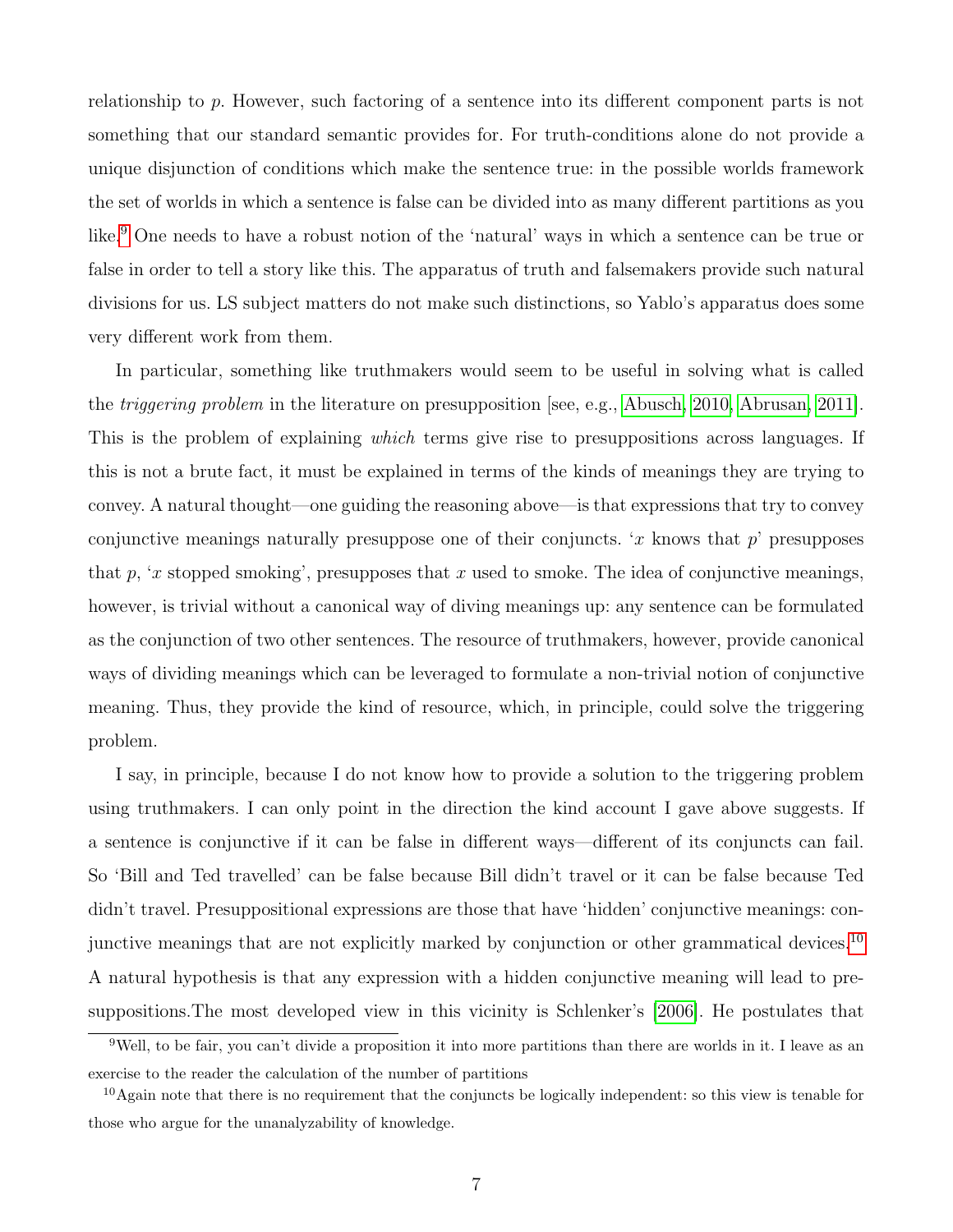conjunctive meanings pragmatically need to be 'articulated' explicitly unless one of the conjuncts is already being taken for granted. From this guiding thought he gives a detailed bivalent theory of the behaviour of presuppositions in natural language. If anything like his account is going to work, we need a kind of way of dividing up content such as Yablo's notion of subject matter.

It is worth noting that in this area there are other notions in linguistics that have been used to fill the same gap. For example, some writer such as [Abusch](#page-10-1) [\[2010\]](#page-10-1) and [Chemla](#page-10-3) [\[2008\]](#page-10-3) posit sets of 'alternatives' associated with verbs such as 'know' in order to explain their presuppositions. My point is not that Yablo's ways of being true (truthmakers) are the only way of building into one's theories the kind of structure necessary to explain presupposition. It is just that it is an attractive way of making the kind of distinctions that many theorists are independently stipulating in their accounts.

#### Partial content

So far I've argued for two things: one, Yablo's notion of aboutness is distinct from the similar notions we find in the semantics literature, and, two, his basic primitive of truth and falsemakers could play an important role in theorizing about meaning, particularly in the case of presuppositions. I want to move now to discussing one of Yablo's central applications of the notion of subject-matter and the apparatus of truth and falsemakers: the case of partial truth.

Earlier I talked of some content being naturally conjunctive, and thus consisting of distinct conjuncts. Another way of speaking—Yablo's preferred way—is in terms of partial content. When does a proposition have another one as its part? In a classical framework there is is no non-trivial notion in this vicinity: all entailments of a proposition formally are equally good candidates for being part of a proposition. The project of a good bit of *Aboutness* is to use a truthmaker-enriched understanding of meaning to define a robust notion of content-parthood.

The first question you might ask is whether we really need a well-behaved notion of partial content. Is it a crucial tool for making sense of some of the basic ways we talk about what we say and think? Does it have the same kind of fundamental status as notions such as truth, content, and, maybe, reference have?

One of the most important contributions of Aboutness is the sustained case Yablo makes for the importance of partial content. Crudely, we could divide his arguments for the uses of the notion into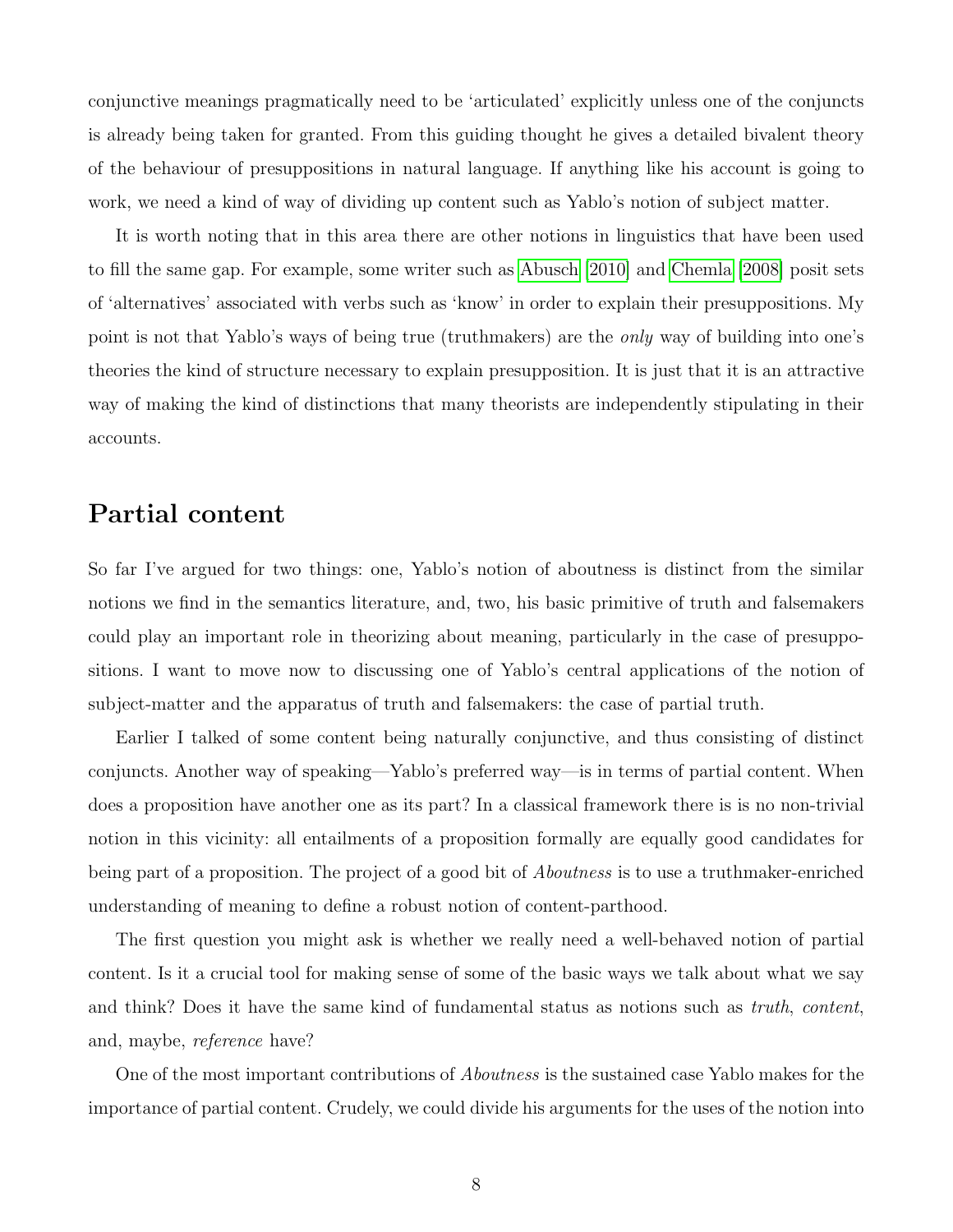two kinds: those that are based on some kind of application to another area of philosophy (most notably metaphysics, epistemology, and philosophy of science), and those based on considerations of how we think and speak generally. I will focus here on the latter.

The following patterns of inference is an example of the kind of ordinary thought that Yablo thinks ought to be captured by a notion of partial content: $^{11}$  $^{11}$  $^{11}$ 

- <span id="page-8-2"></span><span id="page-8-1"></span>(1) Mary thinks it's raining and cold, Lisa thinks it's raining but warm.  $\rightarrow$  Mary and Lisa agree that it's raining.
- (2) Mary thinks it's snowing, Lisa thinks it's raining.  $\rightarrow$  Mary and Lisa agree it's raining or snowing.

Yablo's explanation for the difference between  $(1)$  and  $(2)$  is as follows: *it's raining and cold* has as a part it's raining, and it's raining but warm has as a part it's raining. Since there is a common part to what Mary and Lisa are thinking, they agree about that part in [\(1\).](#page-8-1) On the other hand, it's raining or snowing is not a part of it's raining or it's snowing, so there is no common part that Mary and Lisa agree about in [\(2\)](#page-8-2)

Now one might think that the contrast between [\(1\)](#page-8-1) and [\(2\)](#page-8-2) can be explained pragmatically. Certainly, similar arguments do admit of pragmatic explanations:

- <span id="page-8-3"></span>(3) Mary likes ice-cream and peanuts.  $\rightarrow$  Mary likes peanuts
- <span id="page-8-4"></span>(4) Mary likes ice-cream.
	- $\rightarrow$  Mary likes ice-cream or peanuts.

There is a clear sense that inference in [\(3\)](#page-8-3) is more intuitive than that in [\(4\),](#page-8-4) although both are classically valid. There is an simple pragmatic explanation of this fact, though. An assertion of *Mary likes ice-cream or peanuts* would almost always lead to the implicature that the speaker does not know whether Mary likes ice-cream or peanuts. This implicature might explain why we do not so intuitively regard the inference in [\(4\)](#page-8-4) as valid. However, note that no such reasoning can apply to  $(2)$ . For there are no intuitively problematic implicatures of Mary and Lisa agree it's raining or snowing: the grounds for uttering it need not be that Mary or Lisa agree about either disjunct.

<span id="page-8-0"></span> $11$ For more examples see pp. 12–14.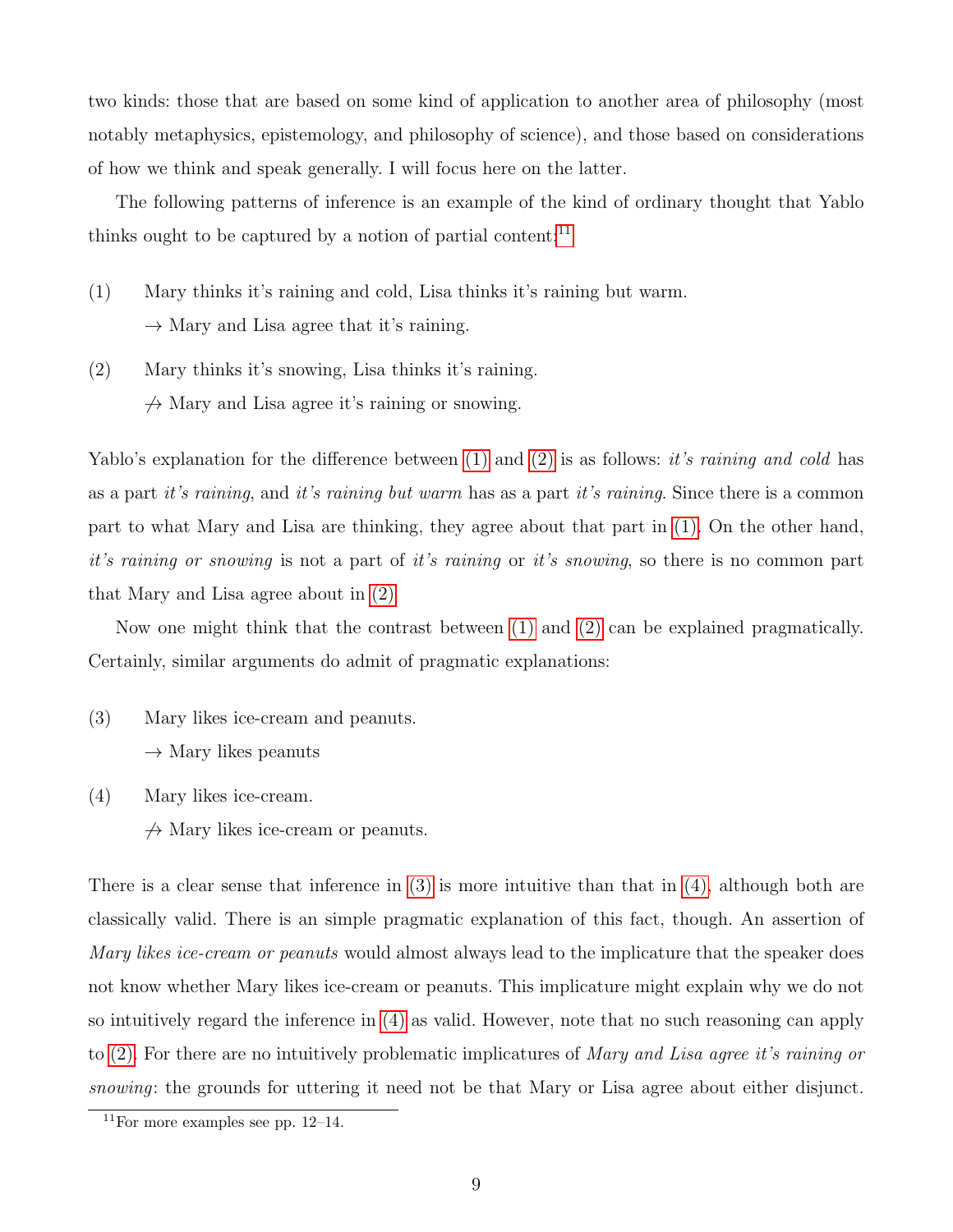Thus, standard Gricean considerations about the meaning and implicatures of disjunction do not explain the contrast between [\(1\)](#page-8-1) and [\(2\).](#page-8-2)

It would not be good, however, if this motivation for a robust notion of partial content rested entirely on the behavior of explicit disjunction. For we know that disjunctions exhibit a variety of rather puzzling behaviour such as free-choice implications and simplification of disjunctive antecedents.[12](#page-9-0) What happens if we rephrase the inference to a disjunction by use of existential quantification instead? Unfortunately, in this case the intuitions that Yablo relies on are not as straightforward:<sup>[13](#page-9-1)</sup>

- <span id="page-9-2"></span>(5) Mary thinks Bill stole the cookies. Lisa thinks Ted stole the cookies.
	- $\rightarrow$  Mary and Lisa agree that someone stole the cookies.
	- $\rightarrow$  Mary and Lisa agree that Ted or Bill stole the cookies

If we think that agreement requires agreeing on a part, then someone stole the cookies is a part of Ted stole the cookies. Unfortunately, this suggests that what is going on in [\(1\)](#page-8-1) and [\(2\)](#page-8-2) does depend on the particular linguistic form of disjunction.

Nonetheless, the fact that sentences like Bill stole the cookies and Ted stole the cookies have something in common is not a bad conclusion. For we might think *Bill stole the cookies* can itself be canonically decomposed into conjunctive parts such as there was an event of cookie stealing and Bill was the agent of the event. So we might think that someone stole the cookies is a decent way of expressing this first conjunctive part, explaining the pattern in [\(5\).](#page-9-2) Of course, considerations like this suggest that there may be a certain hyperintensionality in truthmakers (something Yablo sometimes allows and Fine, in related work, pushes). It might be that while *someone stole the* cookies is intensionally equivalent—in a given domain—to a disjunction, we treat it as having different truthmakers (on at least one reading).

I hope the above discussion gives the reader a sense of some of the difficulties in working out an adequate notion of partial content to explain the kind of inferences we make about shared content. It seems likely to me that the standard stock of equipment—LS subject matters and neo-Gricean pragmatics—simply doesn't have the resources for a fruitful account of this data. It is a bit harder

<span id="page-9-0"></span> $12$ To take this argument the opposite direction: Yablo's program has much potential to explain these sorts of recalcitrant idiosyncrasies of natural language [see also, [Fine, 2012\]](#page-10-4).

<span id="page-9-1"></span><sup>13</sup>Yablo tells me that Timothy Williamson made a similar point during the Locke Lectures.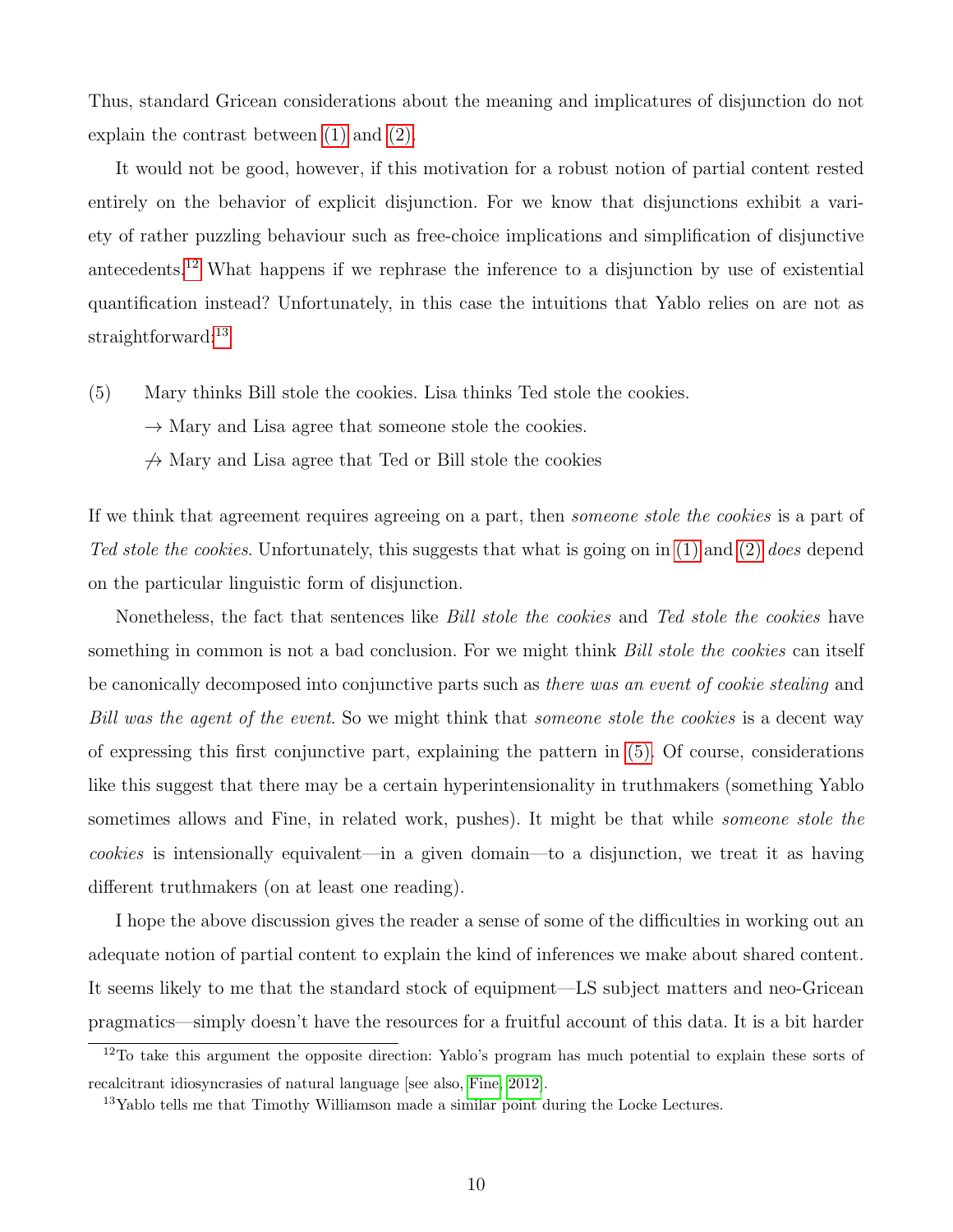to see whether Yablo's account of partial content—which in turn relies on truthmakers and subject matters—is ultimately what is needed here. But, at the least—as with presuppositions—it gives us the vocabulary to make the kinds of distinction that seem crucial.

## Generality

I've covered a hodge-podge of different topics: I've discussed how Yablo's notion of subject matter relates (and fails to relate) the similar notions in the linguistics literature, I suggested the kind of distinctions made by his apparatus of truthmakers may play an important role in understanding the origins of presupposition, and I tried to sketch one kind of intuitive reasoning that motivates the notion of partial content as well as suggesting the kinds of problems that this gets us into. In doing so, I've tried establish three things: a) the conceptual apparatus Yablo introduces has mostly superficial resemblance to the standard linguistic machinery for covering aboutness, b) the apparatus can be productively applied to to many topics he does not discuss, and c) his motivations for the apparatus include the ability to cover an interesting pattern of reasoning not covered by standard theories.

I should close by admitting that my perspective on this book here is rather idiosyncratically affected by my own interests. Part of the appeal of the book, though, is that its breadth and generality means that it will provide fruitful ideas across many different areas.

### References

- <span id="page-10-2"></span>Marta Abrusan. Predicting the presuppositions of soft triggers. *Linguistics and Philosophy*, 34: 491–535, 2011.
- <span id="page-10-1"></span>Dorit Abusch. Presupposition triggering from alternatives. Journal of Semantics, 27(1):37–80, 2010.
- <span id="page-10-3"></span>Emmanuel Chemla. Similarity: Towards a unified account of scalar implicatures, free choice permission and presupposition projection. unpublished manuscript, ENS, 2008.
- <span id="page-10-4"></span>Kit Fine. Counterfactuals without possible worlds. The Journal of Philosophy, 109:221–246, 2012.
- <span id="page-10-0"></span>Kit Fine. A theory of truth-conditional content I. manuscript, NYU, 2015a.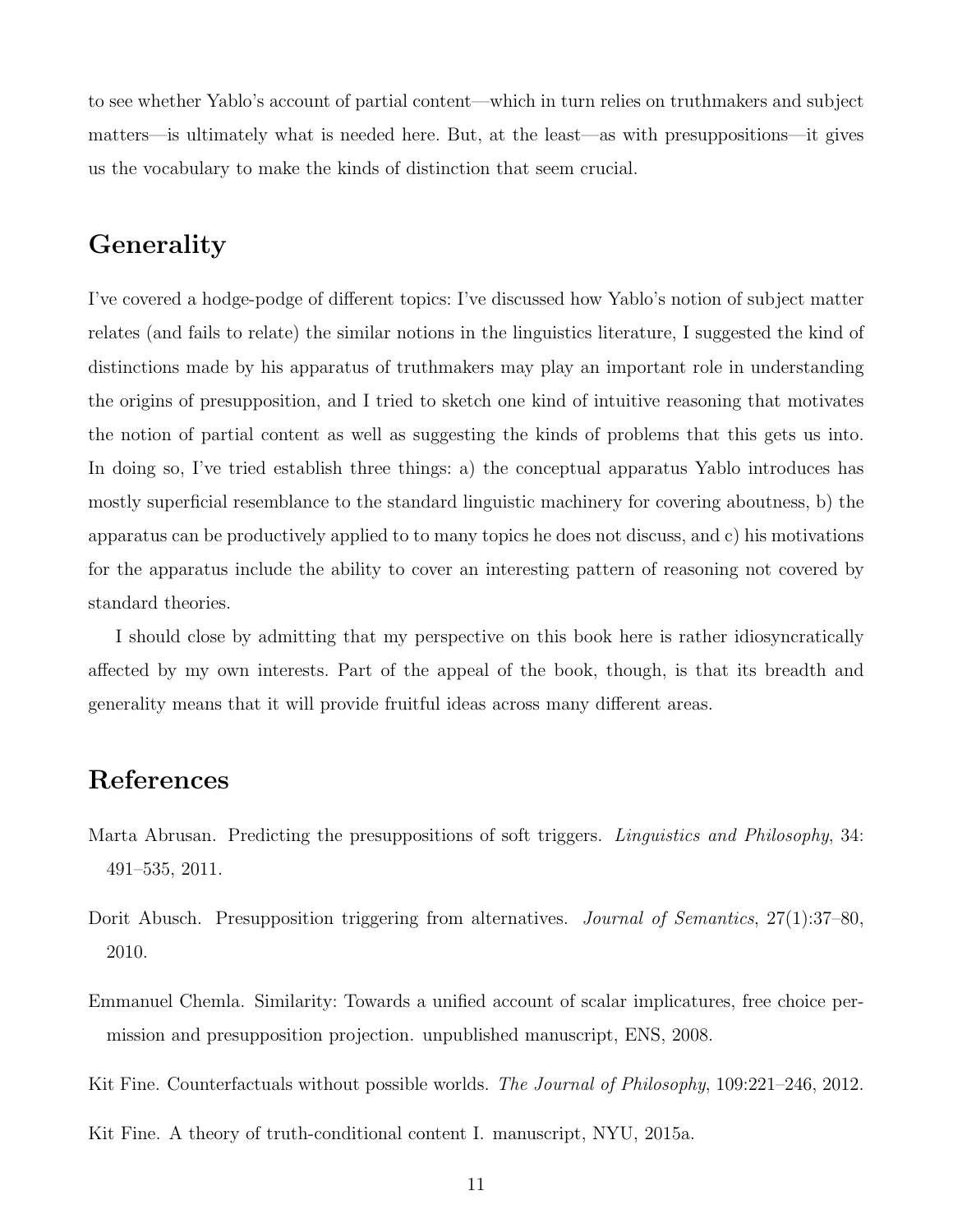<span id="page-11-2"></span>Kit Fine. A theory of truth-conditional content II. manuscript, NYU, 2015b.

- <span id="page-11-1"></span>Kit Fine. Truthmaker semantics. In *Blackwell Companion to the Philosophy of Language*. Blackwell, forthcoming.
- <span id="page-11-9"></span>Paul Grice. Presupposition and conversational implicature. In P. Cole, editor, Radical Pragmatics. New York: Academic Press, 1981.
- <span id="page-11-6"></span>Jeroen Groenendijk and Martin Stokhof. Studies in the Semantics of questions and the pragmatics of answers. PhD thesis, University of Amsterdam, 1984.

<span id="page-11-3"></span>Charles Hamblin. Questions. Australasian Journal of Philosophy, 36:159–168, 1958.

- <span id="page-11-4"></span>Charles Hamblin. Questions in Montague English. Foundations of Language, 10:41–53, 1973.
- <span id="page-11-5"></span>Lauri Karttunen. Syntax and semantics of questions. Lignuistics and Philosophy, 1:3–44, 1977.
- <span id="page-11-14"></span>Manuel Križ. Aspects of homogeneity in the semantics of natural language. PhD thesis, University of Vienna, 2015.
- <span id="page-11-0"></span>David Lewis. Statements partly about observation. In *Papers in Philosophical Logic*. Cambridge University Press, 1988.
- <span id="page-11-8"></span>Craige Roberts. Information structure in discourse: Towards an integrated formal theory of pragmatics. OSU Working Papers in Linguistics, 49, 1996.
- <span id="page-11-7"></span>Mats Rooth. *Association with Focus*. PhD thesis, University of Massachusetts, Amherst, 1985.
- <span id="page-11-12"></span>Daniel Rothschild. Capturing the relationship between conditionals and conditional probability with a trivalent semantics. *Journal of Applied Non-Classical Logics*, 24(1-2):144–152, 2014.
- <span id="page-11-10"></span>Philippe Schlenker. Transparency: An incremental theory of presupposition projection. mauscript, 2006.
- <span id="page-11-11"></span>Scott Soames. Presuppositions. In D. Gabbay and F. Guenther, editors, *Handbook of Philosophical* Logic, volume IV, pages 553–616. Dordrecht, 1989.
- <span id="page-11-13"></span>Benjamin Spector. Multivalent semantics for vagueness and presupposition. Topoi, pages 1–7411, 2015.